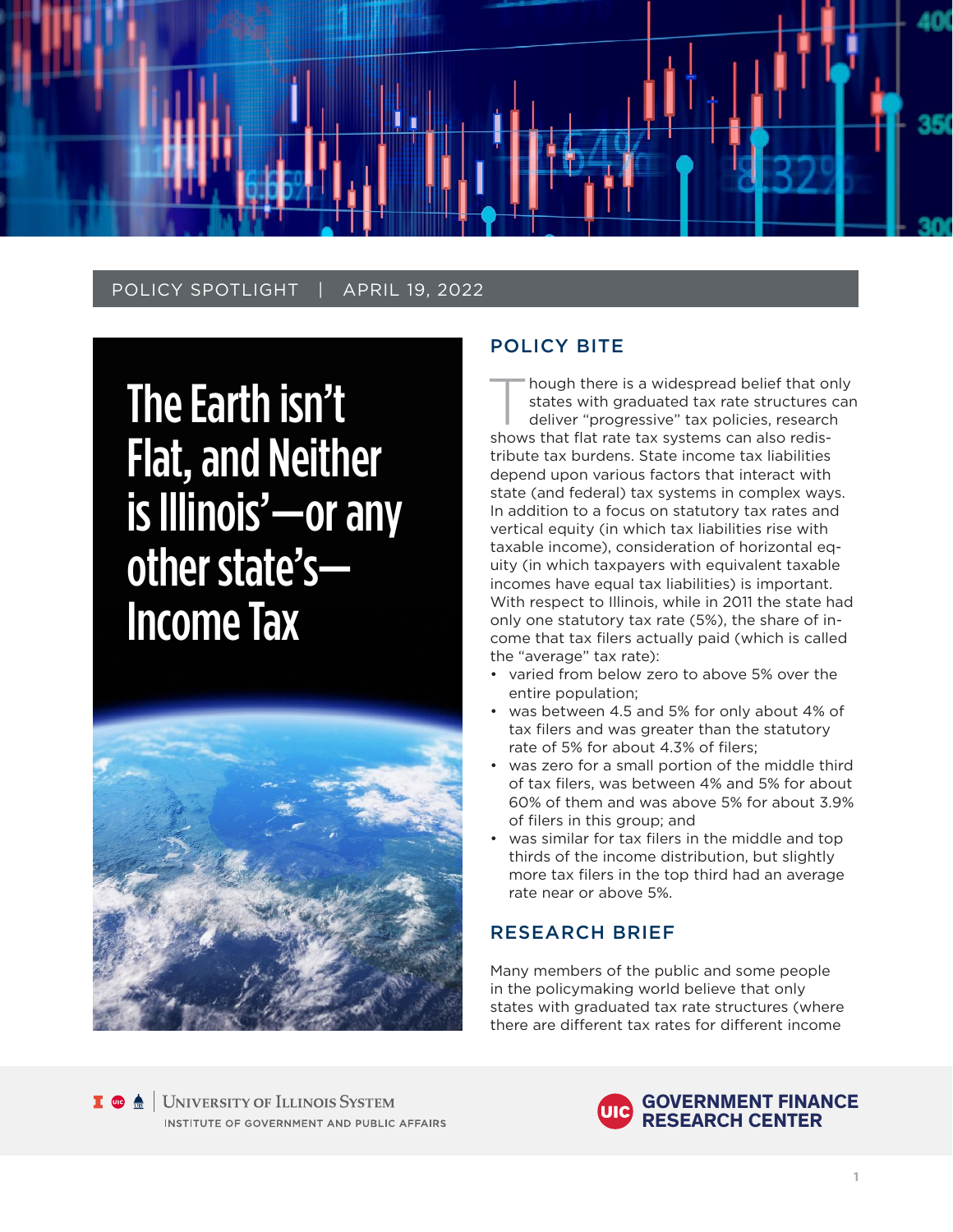brackets) can deliver "progressive" tax policies that result in tax liabilities rising with incomes. Policy discussions centered around the fairness of states' flat versus graduated income tax systems often focus mainly on statutory rates and vertical equity, the term used when tax liabilities rise with ability to pay.

This discussion assumes that tax tables provide sufficient information to compare tax systems. But these analyses oversimplify state tax systems by ignoring horizontal equity, which is said to be achieved when tax filers with the same taxable incomes have the same tax liabilities.

In a recent paper by David Merriman, Michael Disher, Francis Choi, and Xiaoyan Hu, supported with funding from the Government Finance Research Center and the Institute of Government & Public Affairs, the authors demonstrate that tax rates are just one of many determinants of state personal income tax liability and that graduated tax rates are not the only way to achieve a progressive tax system. In fact, the dichotomy between flat and graduated rate systems has been exaggerated, and tax systems cannot simply be divided into progressive and regressive groups.

Let's establish a couple of definitions. When a state applies a single tax rate regardless of income to a particular group of tax filers, married couples, for example, we say it has a "flat" tax. By contrast,



in states with "graduated" rate taxes, different portions of a filer's taxable income are subject to different tax rates–with the rates increasing as the segments of income get larger. The federal income tax, for example, uses a graduated structure.

Alabama is a straightforward example of a simple graduated tax structure. In 2021, in Alabama, joint filers paid the tax rates shown in Table 1 based on the level of their taxable income.

### *Table 1: Alabama joint filers state tax rates paid in 2021*

| <b>Bottom of</b><br>taxable income<br>bracket (\$) | Top of taxable<br>income bracket<br>(S) | <b>Tax rate</b><br>$(\%)$ |
|----------------------------------------------------|-----------------------------------------|---------------------------|
|                                                    | 1,000                                   |                           |
| 1.000                                              | 6.000                                   |                           |
|                                                    |                                         |                           |

*Source: Tax Foundation <https://perma.cc/RV9A-6AWD>*

Alabama's tax system is "graduated" because different tax rates are applied to different portions of tax filers' taxable income. The tax rate that is applied to the last dollar of a tax filer's income is referred to as the "marginal" tax rate. A joint Alabama tax filer with a taxable income of \$1,000 would face a marginal tax rate of 2%. A tax filer with a taxable income of \$2,000 would face a marginal tax rate of 4%. Some may also be interested in the tax filer's "average" tax rate. The average tax rate can be defined in various ways, but generally is defined as the tax filer's tax liability divided by their adjusted gross income (AGI). Using the example above, the tax filer with \$2,000 of taxable income would have a tax liability of 2% on the first \$1,000 of their income (paying \$20 in taxes) plus 4% on their income above \$1,000 (an additional \$40), which reflects an average tax rate of 3% (calculated as \$60 in total tax liability divided by total taxable income of \$2,000).

Marginal tax rates are of interest because they help determine tax filers' *incentive* to earn additional taxable income. The higher the marginal tax rate, the smaller the amount of additional taxable income the tax filer gets to keep. A large literature in economics has examined the relationship between marginal tax rates and economic incentives. For example, marginal tax rates may affect the number of hours a person is willing to work or the amount of capital an investor is willing to invest in entrepreneurial activity.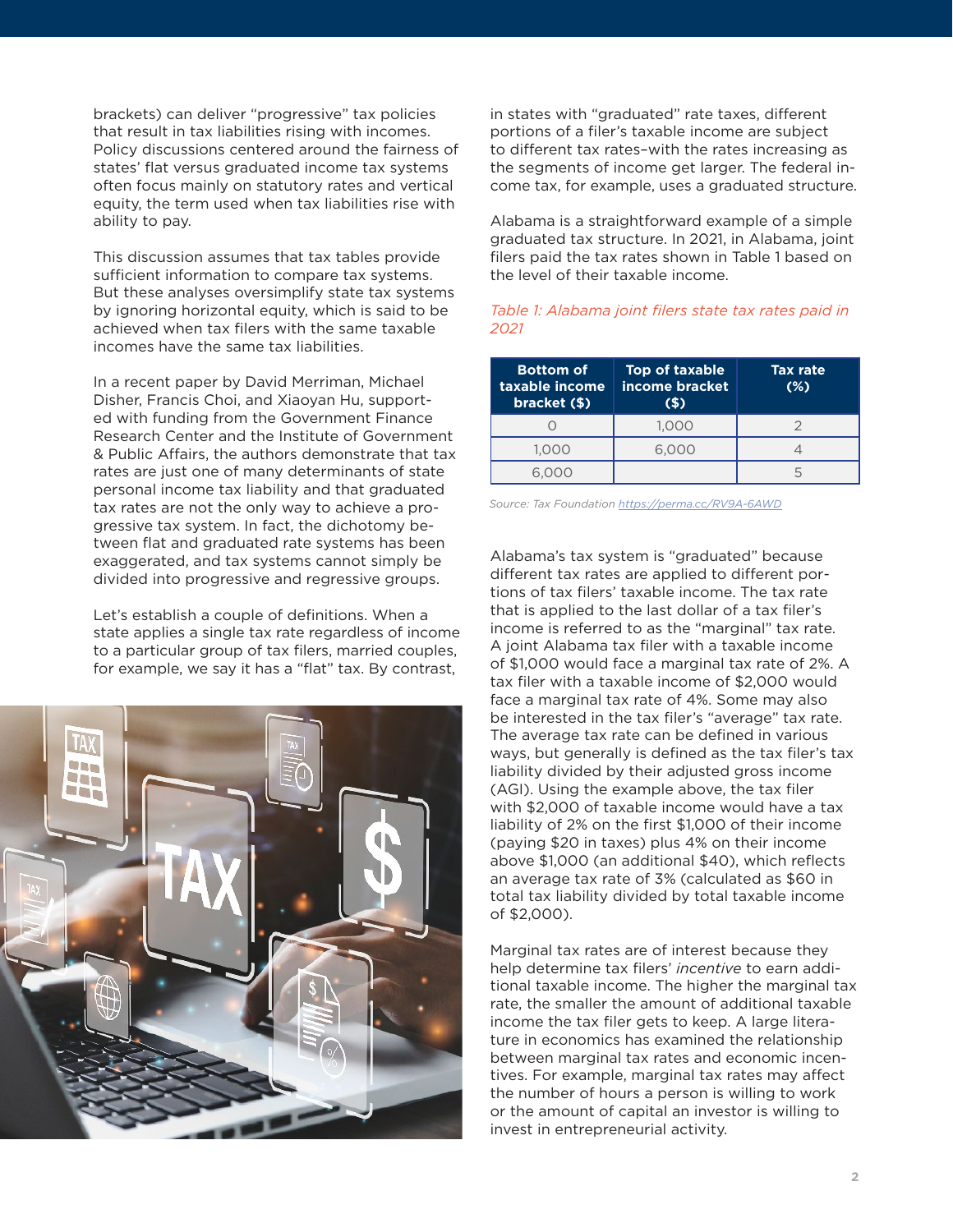Merriman, Disher, Choi, and Hu's research established that average tax rates can vary substantially across the population even in flat tax states. They also found that state income tax liabilities depend upon a large number of variables that interact with state (and federal) tax systems in complex ways. So, average tax rates rarely rise (or fall) uniformly with AGI and, as a result, tax filers with identical AGIs may face different tax liabilities and different average tax rates.

Some states tax wages at a different rate (including zero) than capital gains. Additionally, some states exclude some (or all) income from certain sources. For example, certain states wholly or partially exclude retirement income generated by capital gains even though that same income would be taxed if it were earned for non-retirement purposes. States also establish their own rules with respect to personal exemptions and may include so-called "phase-outs" that reduce the size of exemptions as various types of income change.

The authors focused specifically on the Illinois tax code and found that there are many reasons why marginal tax rates may vary even though the stat-

utory tax rate does not. Among the most important reasons is that states often include earned income tax credits (EITCs) which supplement the earnings of low wage workers.

The federal EITC's subsidy varies with a number of factors, including family size and earned income,

**Marginal tax rates are of interest because they help determine tax filers'**  *incentive* **to earn additional taxable income. The higher the marginal tax rate, the smaller the amount of additional taxable income the tax filer gets to keep.** 



and includes segments where the subsidy rises with earned income; stays constant with earned income; and eventually declines as earned income increases. Because the subsidy is positive for workers with low earnings, their marginal tax rate can be negative (i.e., a dollar of additional earned

> income reduces their net taxes because the subsidy more than compensates for any increase in tax liability).

Similarly, marginal state tax rates for some filers can be negative because their state EITC is calculated as a fraction of their federal EITC. Of course, as income rises and the

**3**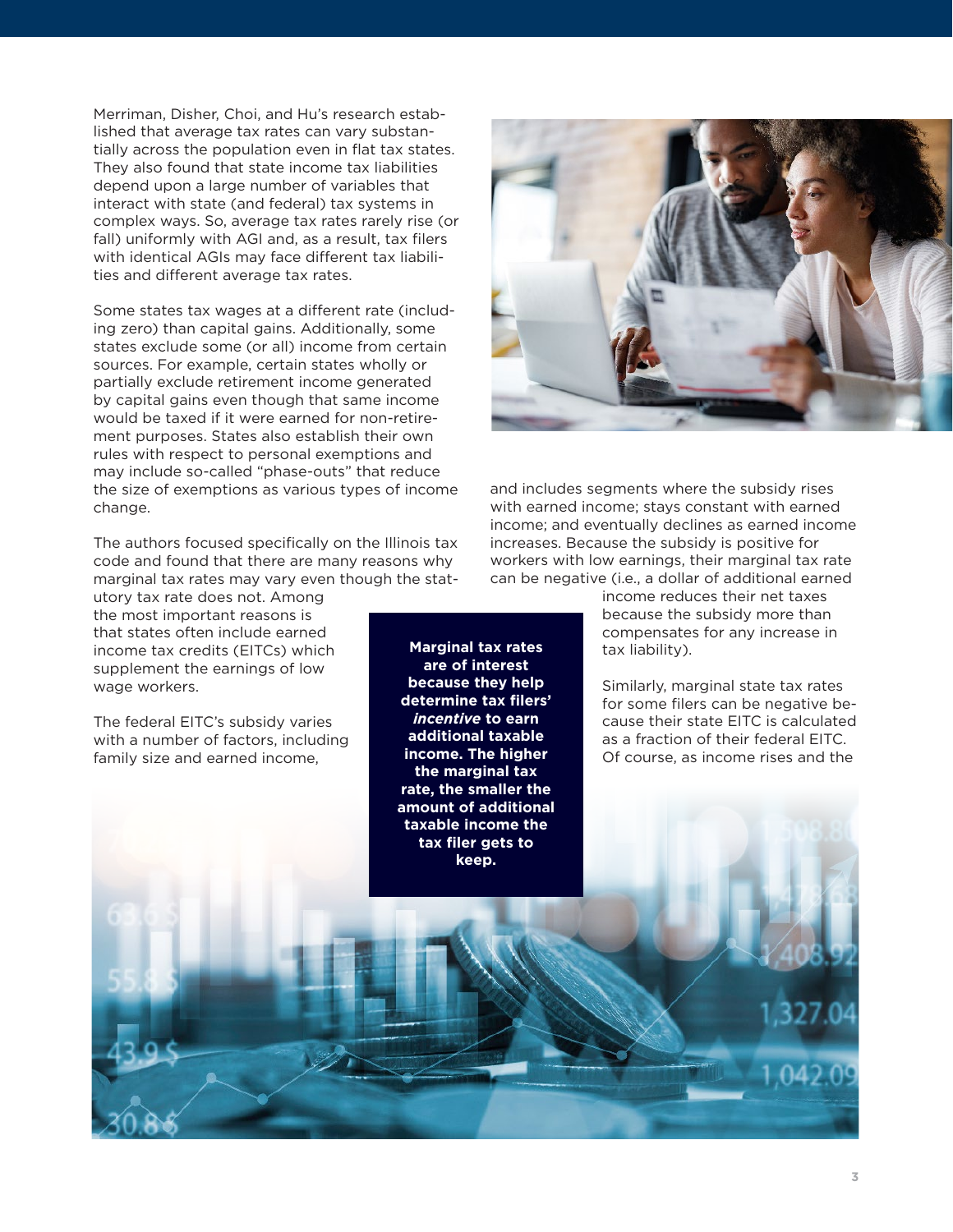EITC is phased out, tax rates will be higher than the statutory marginal tax rates because the EITC subsidy is reduced with each dollar earned.

Other reasons marginal tax rates may differ from the statutory rate include the fact that states often cap the value of certain tax exemptions and tax credits. Tax filers may face abrupt shifts in their marginal tax rates when their income rises to such an extent that they have hit the cap on a credit or an exemption.

Clearly, these varying marginal rates come about because of facets of the tax system other than the rate structure. In Illinois in 2011, negative marginal rates and rates above five percent were most likely the result of EITC phase-ins and phase-outs. But other facets of the Illinois tax system, which include exemptions and limits on property tax credits, may also cause marginal tax rates to differ from the single statutory rate. Based on other analyses, it's clear that other flat rate states would have similar patterns of variation in marginal rates. States with graduated rate systems will generally have even more variation in the marginal tax rates facing tax filers.

Since even in a flat tax state marginal tax rates can differ across filers, it is not surprising that average tax rates also will differ. As shown in Figure 1, among all filers, average tax rates varied from well below zero to well above 5% in Illinois in 2011. A small percentage of filers have average tax rates approaching 5% (e.g., about 4% face rates greater than 4.5% but not greater than 5%), but a surprisingly substantial share of filers (about 4.3%) actually had tax rates that exceeded Illinois' statutory rate at the time (2011) of 5%.

Figure 1 also shows that the researchers found variation in average tax rates among the middle and top third of tax filers. A relatively small portion of the middle third of tax filers has a zero average tax rate, while about 60% of tax filers in this group have an average tax rate greater than 4% but not greater than 5%. About 3.9% of filers have average tax rates above 5%. Tax filers in the top third of the AGI distribution are similar, though slightly more have an average rate near or above 5%. This suggests that tax progressivity can occur even in state tax structures, like Illinois, that have a flat statutory rate.

#### A more complete exploration of these topics is available in [the full report](https://igpa.uillinois.edu/sites/igpa.uillinois.edu/files/reports/IGPA_Flat-vs-Grad-Tax_FULL_4.18.2022.pdf).



*Figure 1: Average tax rate across the AGI distribution Illinois 2011*



*Source: Synthetic public use data file and taxsim32. See text for data restrictions.*